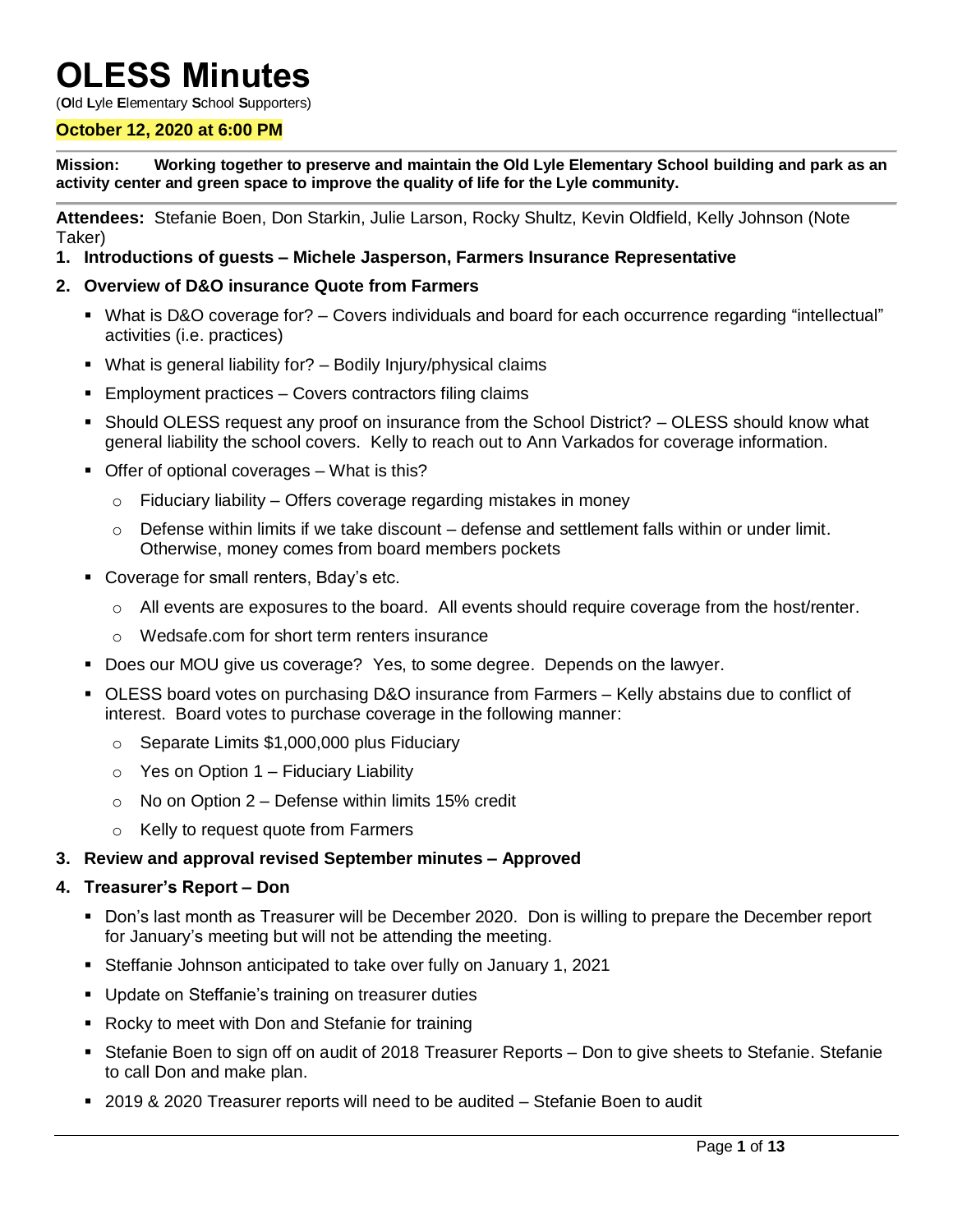# **5. Rental Insurance**

- All non-sponsored events and rentals needs to be insured
- 05/05/20 Status: Below is the response from Kari at McCoyHolliston:
	- **1.** A birthday party, wedding shower, baby shower etc. ask them if they have a homeowner's or renters policy that will extend coverage for their event. This should be the first thing asked and it won't cost the renter anything. Their agent will give you a certificate showing they have coverage.
	- **2.** If they don't have coverage that can be extended please ask them to quote the event online @ [specialeventinsurance.com.](http://specialeventinsurance.com/) If this the route they need to use, then they should quote 1,000,000 liability limit and list OLESS and CEKC as additional insured
	- **3.** A contract should be in place for short term rentals:
- 05/12/20 Status: Don to get quotes for D&O coverage from additional insurance providers. Kari is looking into current coverage will quote us a new policy if she feels it's necessary.
- 06/08/20 Status: Jonathan Blake to send form to OLESS for short term rentals. Need approval through CEKC for all OLESS Activities, no fiscal sponsorship written at this time. May be able to be written into fiscal sponsorship. Waiting to see best process to set up. OLESS is to supply the school board with proof of insurance. Consider spend down of grant money and start own insurance policy and move away from fiscal sponsorship. Kelly to email Linda and Jonathan with feedback from OLESS board. . OLESS to get hold harmless agreement from insurance company to avoid special occasion insurance/special event. Jonathan Blake to send agreement to Kelly.
- 07/13/20 Status: Agreement received from Jonathan. Kelly to combine document with current rental form and send to Jonathan and OLESS board for approval.
- 08/10/20 Status: Meeting cancelled due to COVID phase 2 revisions
- 09/14/20 Status: CEKC-OLESS Facility Lease and Indemnification Agreement, McCoy-Hollison has implemented a new policy for all CEKC subsidiaries. All renters (short term and long term) must sign the Facility Lease and Indemnification Agreement.
- 10/12/20 Status: Continue with MOU and CEKC-OLESS Facility Lease and Indemnification Agreement until insurance details are all addressed.

# **6. Director and Officers Insurance – Don, Kelly**

- Don Overview of Quote: See email from Don. D&O quote sent out in email, all board members to review and respond via email. Discussion regarding insurance. Kelly to discuss information with Linda and get copy of certificates from Jonathon.
- Kelly Overview of conversation with Jonathan Blake of McCoy Holliston General Liability insurance through CEKC, posted to expire 6/1/2020. Jonathan to confirm that OLESS has Directors and officers insurance. Kelly to follow up with Jonathon Blake to know exactly how we are insured. Unclear of what we really have. Able to change criteria of events based on writing of fiscal sponsorship. We need clear definition of coverage. Kelly to follow up the Jonathan and Linda.
- 07/13/20 Status: Kelly to draft email for board's approval to send to Jonathan
- 08/10/20 Status: Meeting cancelled due to COVID phase 2 revisions
- 09/14/20 Status: OLESS can not get D&O under the CEKC policy because all subsidiaries are considered volunteer and advisory to CEKC's board of directors. Therefore, OLESS is not considered Directors and Officers. OLESS can get Errors and Omissions (E&O) through CEKC.
- 10/12/20 Status: OLESS board voted to purchase D&O from Farmers. This item is considered resolved.

# **7. Drafting a Fiscal Sponsorship Agreement**

- All OLESS contractual agreements must first be approved by CEKC?
- Review of consistency between bylaws and practices
- OLESS meeting requirements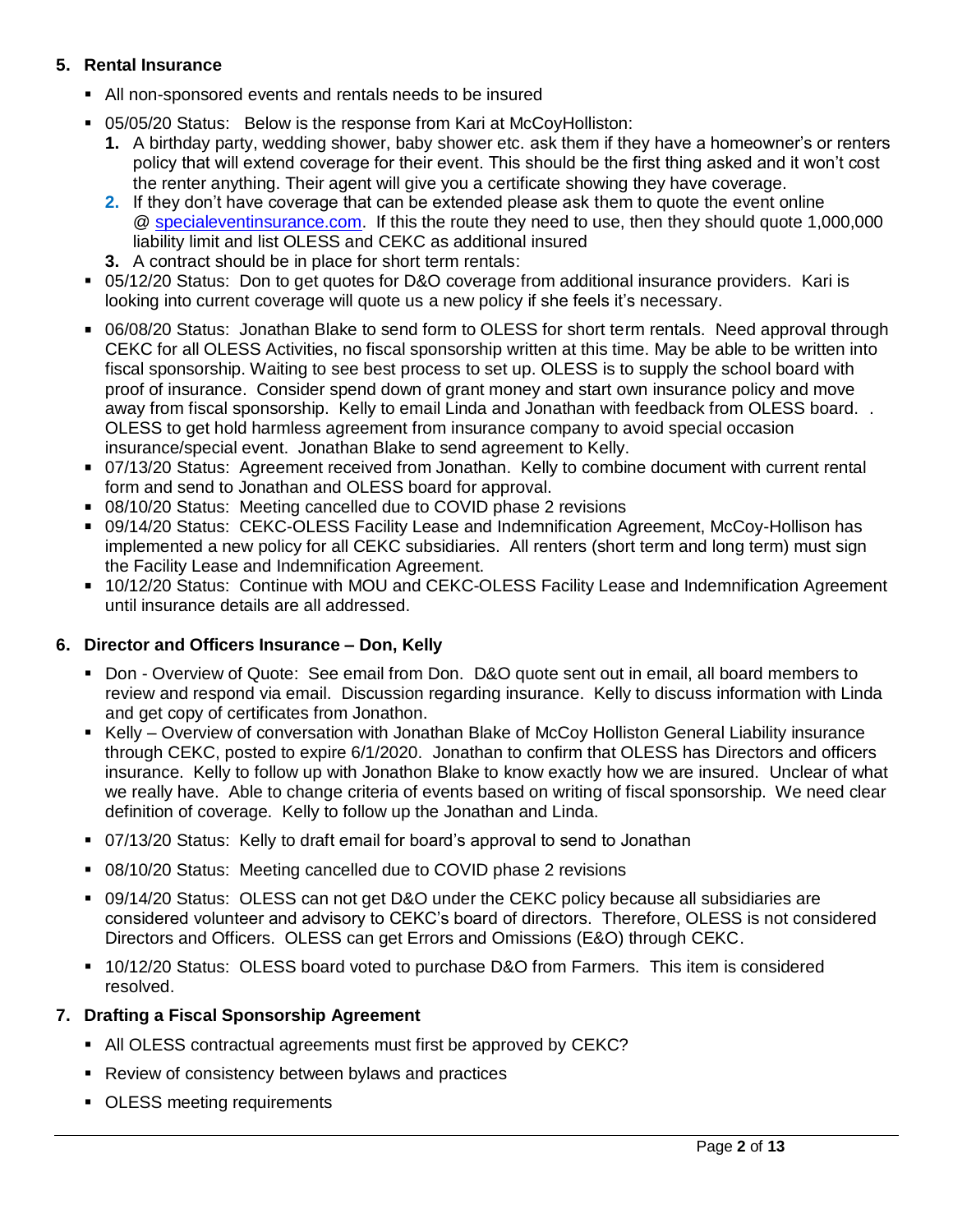- **EXAC renting from OLESS Appropriate way to move money**
- Kelly to draft fiscal sponsorship agreement using template from CEKC
- 05/08/20 Status: First draft emailed to OLESS board
- 05/12/20 Status: Board to go over first draft and email Kelly with feedback.
- 06/08/20 Status: 1<sup>st</sup> draft was sent out to group. Linda responded and Kelly emailed back to Linda with more questions. Waiting for feedback from CEKC. Refer to email from earlier today.
- 07/13/20 Status: Waiting for feedback from CEKC.
- 08/10/20 Status: Meeting cancelled due to COVID phase 2 revisions
- 09/14/20 Status:TBD until insurance gets figured out
- 10/12/20 Status:TBD until insurance gets figured out

# **8. Events & Rentals – Emily**

- Current COVID phase 2 <https://www.governor.wa.gov/sites/default/files/SafeStartPhasedReopening.pdf>
- **Mindy Rude's Request Kevin to provided details** 
	- o Every Thursday through next month Teacher from White Salmon School District helping kids with language barrier issues
	- o PO? Kevin to contact Mindy to get details
	- $\circ$  Proof of insurance Kevin to request from Mindy
	- $\circ$  Kevin to let Mindy know that rooms are not cleaned after each use and she would need to address that issue.
- Strong Women meet Monday, Wednesday and Friday 8-9AM
- Strong Women want to use building again- All OK with it.

# **9. State Grant Status – \$1,409.82 balance**

- Paint baseboards Don is working on project himself
- Chuck Hunter emailed on 01/23/20 asking if we will be using the funds. We need to decide how to spend this money relatively soon.
- Maybe work party?
- 03/03/20 Status: Rocky and Don to lead planning of event. Others to help once plan is in place.
- 05/12/20 Status: COVID hiatus.
- 06/08/20 Status: Consider purchasing items for baseboard project in order to complete grant
- 07/13/20 Status: No actions at this time due to COVID.
- 08/10/20 Status: Meeting cancelled due to COVID phase 2 revisions
- 09/14/20 Status: No actions at this time due to COVID restrictions.
- 10/12/20 Status: Stef and Don to look for old reader board quote so we can purchase and get this grant closed out.

# **10. Building Issues**

- Katrina to up cleaning schedule to every other week Kelly to ask Katrina
- **Fire Extinguisher group no longer in business.** 
	- o Don to find new inspector.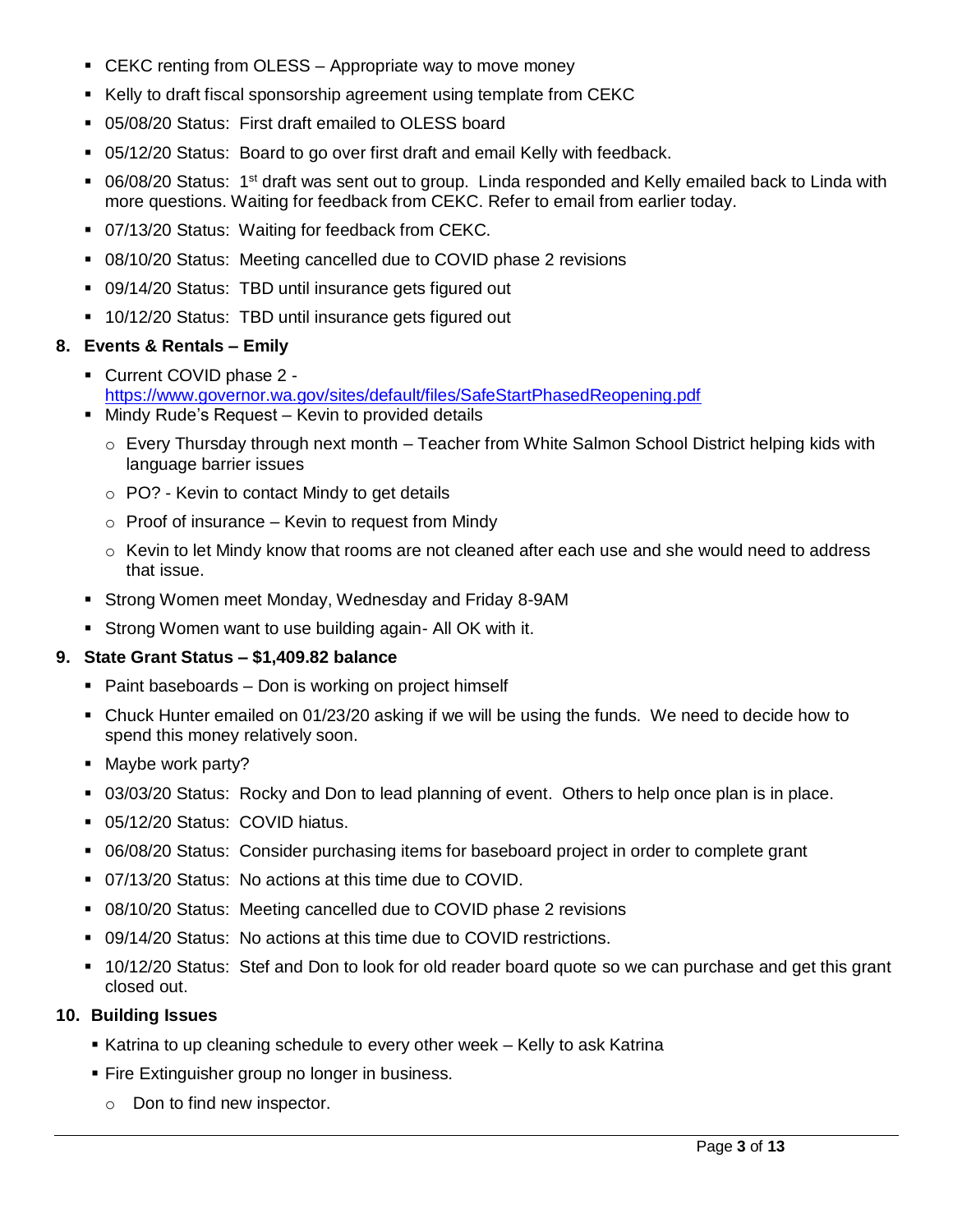- o Kelly to update building maintenance log.
- $\circ$  Missing fire extinguisher Inspector to replace
- Measurements of Building Ask Robert, Robert not present. Don to measure.
- Relocation of BBQ
	- o Compliance considerations
	- $\circ$  Needs to be investigated regarding county compliance  $-$  TBD
	- $\circ$  05/07/19 Status: Kelly met with LHS Super Intendent and speaker for the school board, Barbara Mills. TBD after review of RCW's.
	- $\circ$  06/04/19 Status: TBD after review of RCW's. Kelly to reach out to Ann
	- o 07/02/19 Status: Meeting cancelled due to no quorum.
	- o 08/06/19 Status: Kelly to notify stake holders about notifying county
	- $\circ$  09/03/19 Status: Kelly spoke with Ann. Ann to see is she can find any information before we approach the county.
	- $\circ$  10/01/19 Status: Ann confirmed that the school has no permit on file for the Pavilion.
	- o 02/04/20 Status: All stakeholders have confirmed no permits on file. OLESS board needs to vote notify county. Yes, board believes we should notify the county for a permit.
	- $\circ$  02/15/20 Status: Kelly spoke with permits specialist for Klickitat County. She said the maximum square footage for a non-permitted structure is 100 square ft. However, there are efforts to change it to 200 square ft. So, if the building is 200 square ft. or less we should wait to see if the update goes through.
	- o 03/03/20 Status: Kelly to measure.
	- $\circ$  05/12/20 Status: Pavilion is 16ftX36ft (576 square feet). Kelly to call county about getting it permitted.
	- o /06/08/20 Status: Need structural engineer to certify and then turn in an application. Building permit application located on website. Tennison or Bell in Bingen, John Grimm, Pioneer Engineering in Goldendale. Anyone with at WA license. Julie to request quote.
	- $\circ$  07/13/20 Status: Quote received for \$4,100. Kelly to meet engineer on July 16<sup>th</sup> for additional quote.
	- o 08/10/20 Status: Meeting cancelled due to COVID phase 2 revisions
	- o 09/14/20 Status: Julie to follow up
	- o 10/12/20 Status: Julie had to leave meeting early

# **11. Inside Lock Box**

- How many keys are inside?
- What do they do?
- 09/14/20: Robert not present
- **10/12/20 Status: Robert not present**

# **12. New Board Member Orientation Document**

- What needs to be added or changed? Add lock box information: enter before and to return key. Must enter code to return key. Kelly to add to document.
- 06/08/20 Status: Kelly to make updates to document and send out to board for review.
- 07/13/20 Status: Kelly to add box and padlock codes for box located at the south building and then post the document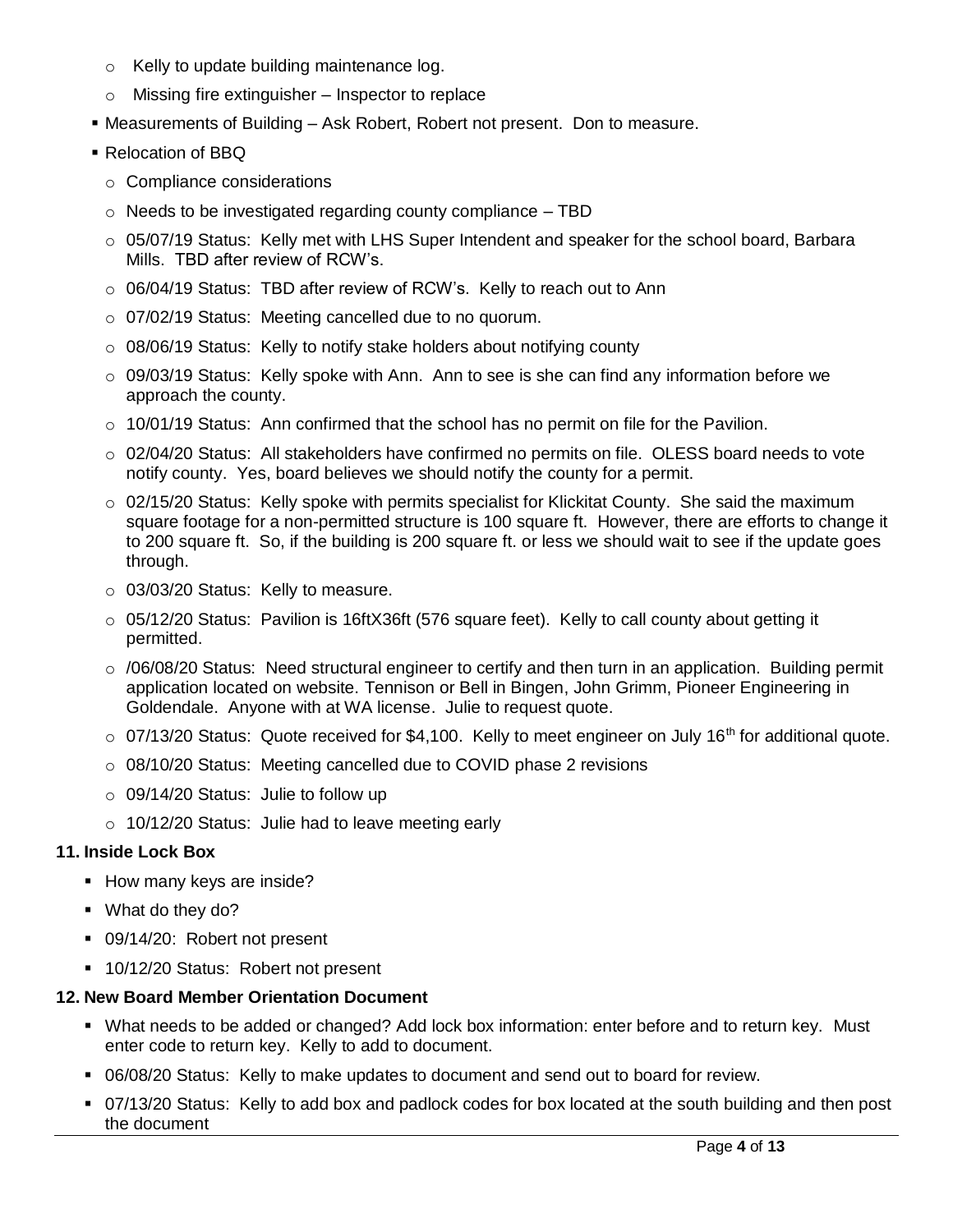- 08/10/20 Status: CEKC's bylaws are we governed by them?
- 09/14/20 Status: CEKC's bylaws are we governed by them?
- 10/12/20 Status: No, OLESS is not governed by CEKC's bylaws. OLESS is bound by the Washington State Non-Profit handbook to generate and follow its own bylaws. OLESS is bound to CEKC by their Fiscal Sponsorship Agreement. Kelly to remove this portion from the New Board Member Orientation Document. This item is considered resolved.

# **13. Review of findings between bylaws and assigned documents**

- Kelly
	- o Washington State Non-profit Handbook
		- $\geq 07/13/20$  Status: No actions at this time
		- ▶ 08/10/20 Status: Meeting cancelled due to COVID phase 2 revisions
		- $\geq 09/14/20$  Status: No actions at this time
		- $\geq 10/12/20$  Status: No actions at this time
	- o Fiscal Sponsorship Agreement between CEKC and OLESS Still in process so is malleable at this time. Waiting for feedback from Linda Williams.
		- $\geq$  07/13/20 Status: No actions at this time
		- 08/10/20 Status: Meeting cancelled due to COVID phase 2 revisions
		- $\geq 09/14/20$  Status: No actions at this time
		- $\geq 10/12/20$  Status: No actions at this time
- Kevin 2016 Lease Agreement between CEKC/OLESS and LSD
	- $\circ$  Insurance requirements stated in lease agreement Is our current plan compliant? Johnathan Blake confirmed that OLESS insurance is compliant on 06/08/20. Notification of insurance to LSD needs to be done in accordance with lease agreement. Treasurer to perform this duty. Kelly to get document from Jonathan for Treasure to report.
	- o 07/13/20 Status: Not Present at Meeting
	- $\circ$  08/10/20 Status: Meeting cancelled due to COVID phase 2 revisions
	- $\circ$  09/14/20 Status: No actions at this time
	- o 10/12/20 Status: No actions at this time
- Rocky Washington Department of Commerce Grant Rocky was out of the room at time of overview. Will get updates at next meeting
	- o 07/13/20 Status: Not Present at Meeting
	- o 08/10/20 Status: Meeting cancelled due to COVID phase 2 revisions
	- $\circ$  09/14/20 Status: No actions at this time
	- $\circ$  10/12/20 Status: No actions at this time
- **Julie Educational Revised Codes of Washington (RCW's) No updates at this time.** 
	- $\circ$  07/13/20 Status: No actions at this time
	- o 08/10/20 Status: Meeting cancelled due to COVID phase 2 revisions
	- o 09/14/20 Status: No actions at this time
	- o 10/12/20 Status: No actions at this time

# **14. Sign for Roof Issue – Kids on roof**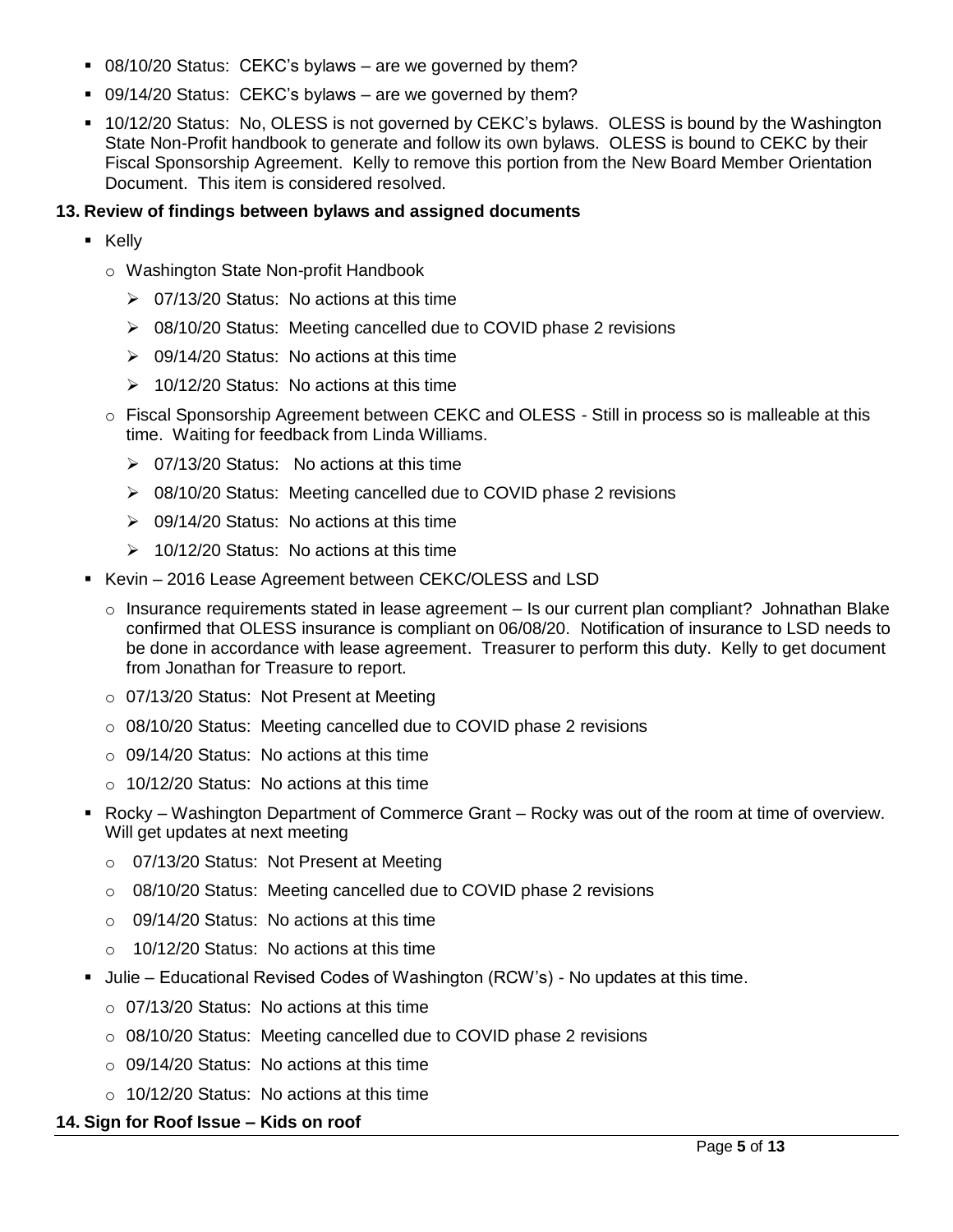- Kelly to email Ann Varkados to see about verbiage/options
- 08/10/20 Status: Meeting cancelled due to COVID phase 2 revisions
- 09/14/20 Status: No actions at this time
- **10/12/20 Status: No actions at this time**

# **15. Building Maintenance Schedule**

- **•** VP will track
- Schedule will be located on the LAC website
- Needed additions? All to look over and tell Kelly if additions are needed
- 10/12/20 Status: All agree current Building Maintenance Schedule is complete. Kelly to post on LAC website.

# **16. Incident and Corrective Action Tracking**

- Do we want to generate a formal tracking procedure for incidents and how we correct them?
	- $\triangleright$  Trip and fall on steps
	- Graffiti
	- $\triangleright$  Kids on roof
- Kelly to generate format
- **10/12/20 Status: No actions at this time**

#### **17. Elections – OLESS Bylaws state that elections are in November**

- **Stefanie to generate election roster**
- Recruiting new board members
	- o All to ask around
	- o Kelly to add advertisement to the website

#### **18. Open Forum**

# **ACTION ITEMS:**

# **Don:**

- **Find LAC building measurements**
- **Find new inspector for fire extinguishers**
- **Send new inspector for fire extinguishers information to Kelly**
- **Locate old reader board quote**
- Meet with Stefanie Boen to give her the 2018 Financial Audit paperwork
- **Look over LAC building maintenance and email Kelly with additions Complete**
- Make appointment with Steffanie and Rocky to go over Excel spreadsheet for Treasurer related expenses
- Email about verbiage for sign regarding kids being on roof
- **Begin training Steffanie on Treasurer related duties**
- Go over first draft of Fiscal Sponsorship agreement between CEKC and OLESS
- Read 2016 lease agreement looking for details about educational RCW's
- Schedule and manage baseboard painting project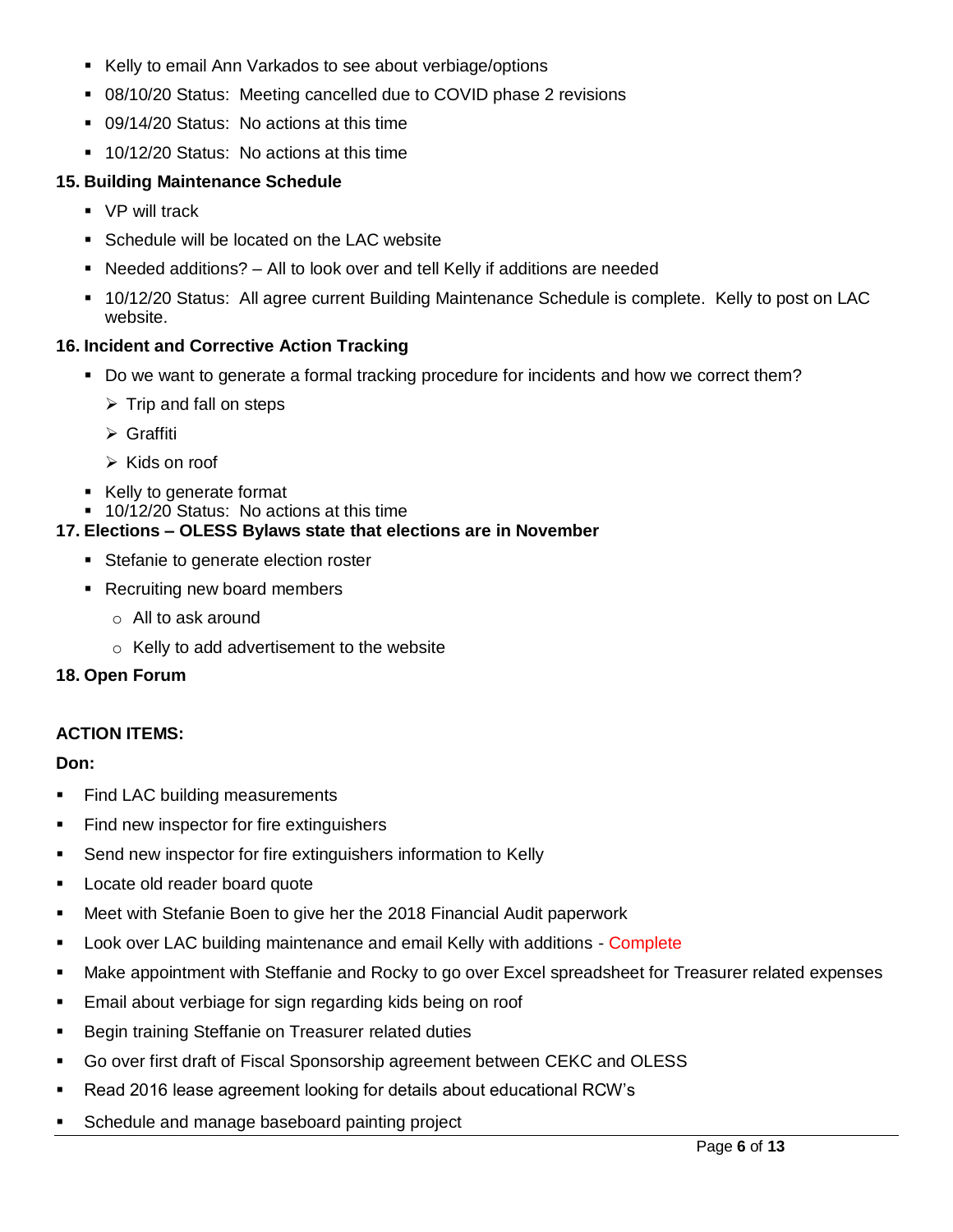- Give baseboard painting receipts, pics and copy of checks to Kelly for reimbursement
- **-** Review WA Non-Profit Handbook for review at next meeting: [https://www.sos.wa.gov/\\_assets/corps/washington-nonprofit-handbook-2018-edition.pdf](https://www.sos.wa.gov/_assets/corps/washington-nonprofit-handbook-2018-edition.pdf)
- **Review bylaws for review at next meeting**
- Talk to KPUD to find out what would be involved to increase community share of water for greenspace:

# **Emily:**

- Update Ruth with OLESS board responses to her questions
- Update Google business listing
- Update any Google and Facebook information listing Marsha Pope's contact information
- **Update MOU Word Doc for Top Gear Driving School Rental**
- **EXECT** Create flier for LAC to hand out at events
- **Email Facebook about removing old LAC page**
- Post pictures of last year's Halloween Trunk or Treat Event on social media outlets

# **Julie:**

- **Look over LAC building maintenance and email Kelly with additions Complete**
- Ask the Lyle Museum about management of items in the glass case in LAC hallway
- **Get dumpster key from Robert to give to WAGAP**
- Update board with details about LAC request as COVID testing site
- Place heater in storage closet
- **Review D&O quote sent out by Don**
- **Email about verbiage for sign regarding kids being on roof**
- Work with LSD to determine what educational RCW's are applicable to the LAC
- Check out details on listing the LAC as a WiFi hot spot on the OSPI
- Go over first draft of Fiscal Sponsorship agreement between CEKC and OLESS
- Read 2016 lease agreement looking for details about educational RCW's
- As Facebook administrator, work with Emily to transfer authority to the LAC Activity Manager
- Work with LHS to see if students can earn leadership credits for helping at the LAC
- Work with local community groups to generate community calendar
- Follow up with Ann about receiving donation of basketball hoop
- Work with Kevin regarding community service hours for LHS students
- Review WA Non-Profit Handbook for review at next meeting: [https://www.sos.wa.gov/\\_assets/corps/washington-nonprofit-handbook-2018-edition.pdf](https://www.sos.wa.gov/_assets/corps/washington-nonprofit-handbook-2018-edition.pdf)
- **Review bylaws for review at next meeting**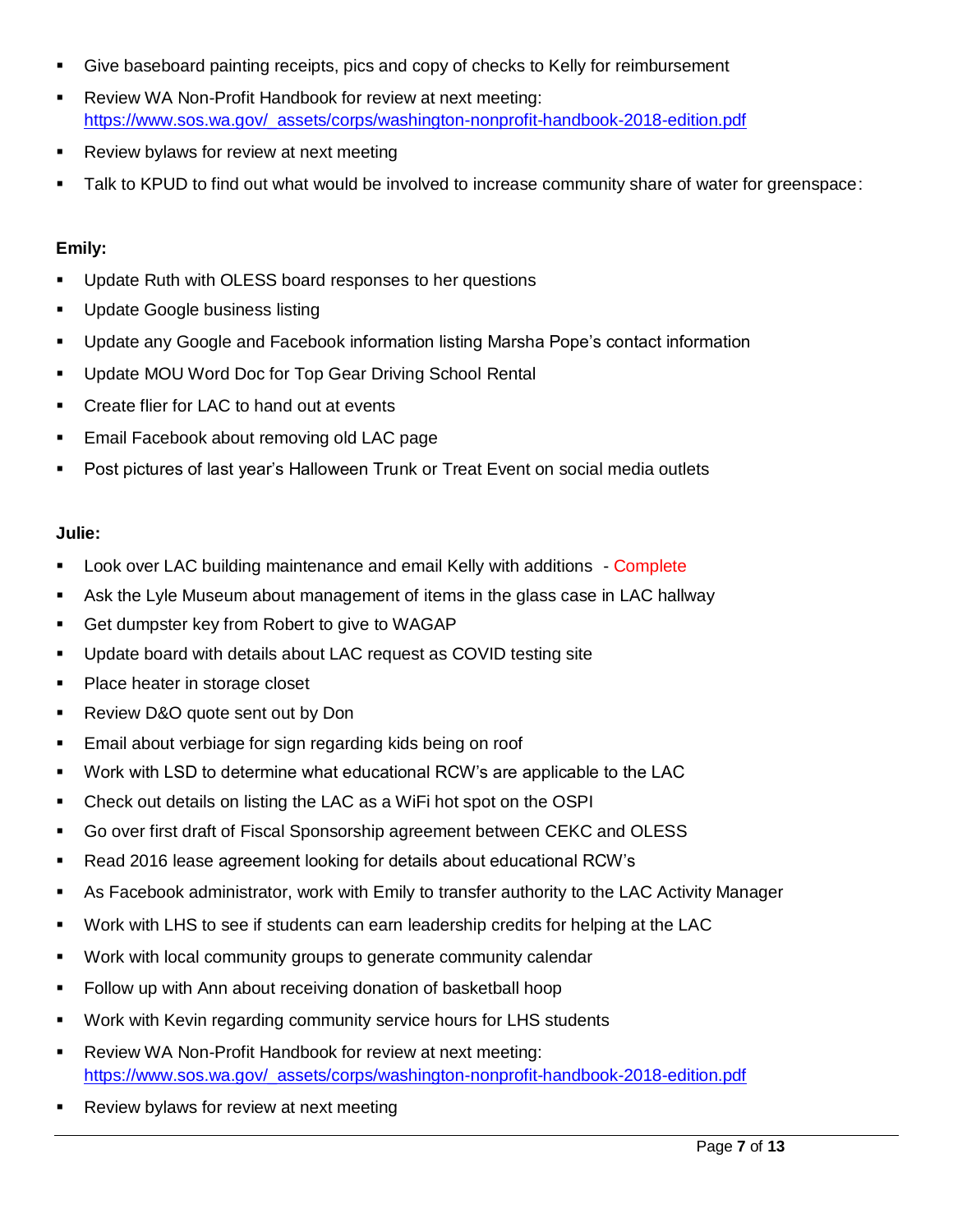# **Kelly:**

- Add board member recruitment to website
- **Post LAC Building Maintenance on website**
- Update OLESS New Board Member Orientation Document to remove CEKC's bylaws as a governing document
- Ask Katrina to start cleaning every other week at the LAC and to pick up garbage in green space
- Update building maintenance schedule with new fire extinguisher inspector information
- **Request evidence of coverage from LSD No 406**
- **Request quote from Farmers as voted on by board**
- **Request D&O Quote from Farmers Insurance Complete**
- Add crime and incident reporting procedure to New Board Member Orientation Document Complete
- Generate Incident and Corrective Action tracking process
- Generate Incident and Corrective Action Report for the trip on steps
- Generate Incident and Corrective Action Report for graffiti incident #1
- Generate Incident and Corrective Action Report for graffiti incident #2
- Generate Incident and Corrective Action Report for kids on roof
- Send combined rental request form to Jonathan Blake and OLESS Board for approval
- Quote for sign to deter kids from getting on roof
- **Review D&O quote sent out by Don Complete**
- Get proof of coverage from Jonathan for Treasure to present to LSD No. 406
- Go over WA State Non-Profit Handbook and Fiscal Sponsorship Agreement and compare to OLESS Bylaws to confirm compliance.
- Read 2016 lease agreement looking for details about educational RCW's
- Update any Stripe information still listing Marsha Pope Complete
- Review WA Non-Profit Handbook for review at next meeting: [https://www.sos.wa.gov/\\_assets/corps/washington-nonprofit-handbook-2018-edition.pdf](https://www.sos.wa.gov/_assets/corps/washington-nonprofit-handbook-2018-edition.pdf)
- **Review bylaws for review at next meeting**
- **-** Look into window rebates from PUD
- Add Gorgeswap to LAC website
- Fix stairs at entryway on west side of building When weather allows, Interface with Klickitat County about entry way/ADA accessibility on North/West portion of building
- Write grant request for 2021 Consider daycare requirements

# **Kevin:**

■ Kevin to contact Mindy to get details about PO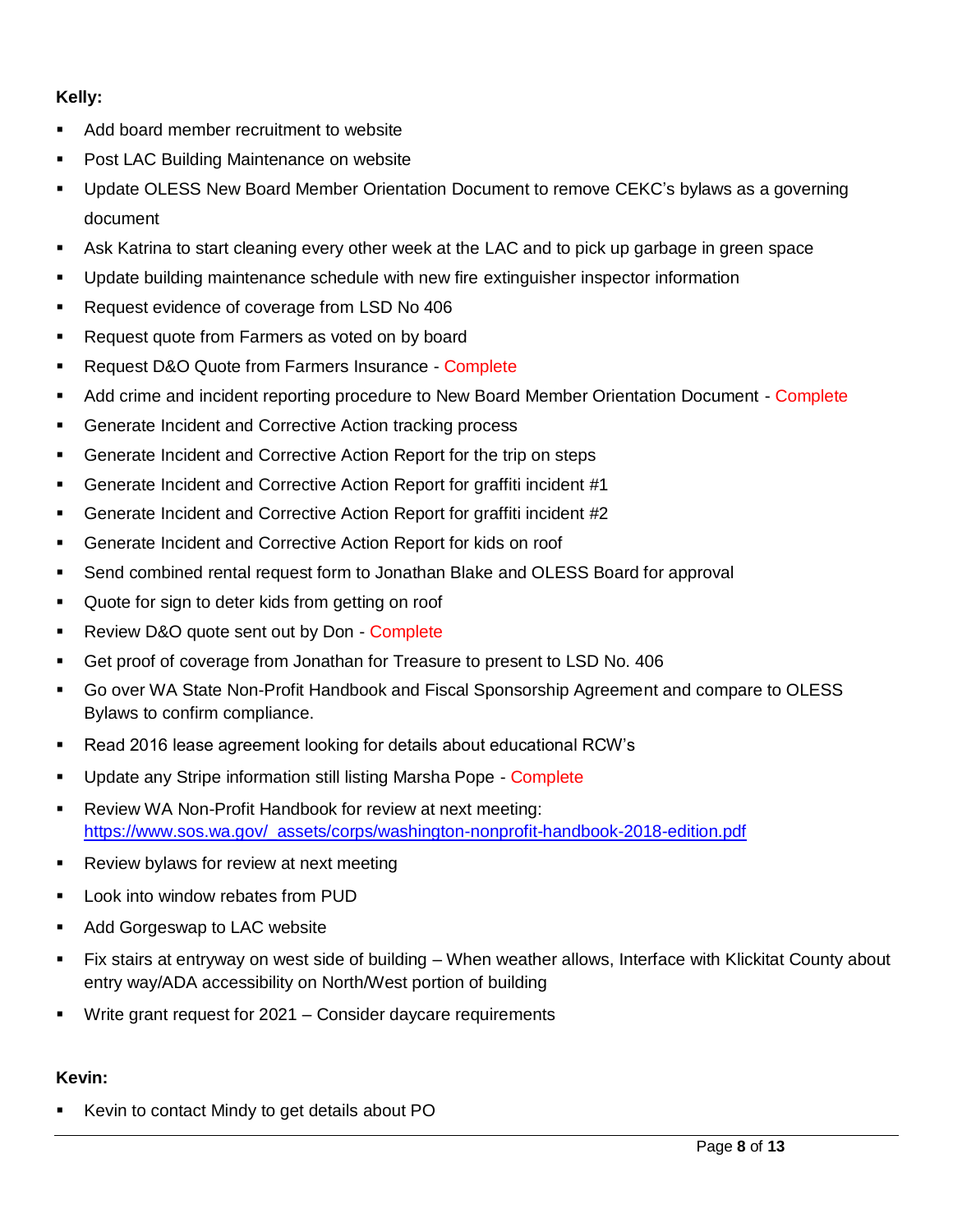- **Request proof of insurance from Mindy**
- Let Mindy know that rooms are not cleaned after each use and she would need to address that issue
- Look over LAC building maintenance and email Kelly with additions Complete
- **Review D&O quote sent out by Don Complete**
- Email about verbiage for sign regarding kids being on roof
- Go over 2016 Lease agreement between OLESS/CEKC and LSD and compare to OLESS Bylaws to confirm compliance.
- Go over first draft of Fiscal Sponsorship agreement between CEKC and OLESS
- Read 2016 lease agreement looking for details about educational RCW's
- Get copy of form from Char. Informational form from non-profit to parents
- Work with Julie & LHS to see if students can earn leadership credits for helping at the LAC
- **Reach out the LHS about community service hours for students**
- **-** Review WA Non-Profit Handbook for review at next meeting: [https://www.sos.wa.gov/\\_assets/corps/washington-nonprofit-handbook-2018-edition.pdf](https://www.sos.wa.gov/_assets/corps/washington-nonprofit-handbook-2018-edition.pdf)
- **Review bylaws for review at next meeting**
- Fix stairs at entryway on west side of building When weather allows, Interface with Klickitat County about entry way/ADA accessibility on North/West portion of building

#### **Robert:**

- Look over LAC building maintenance and email Kelly with additions
- **Purchase copy of dumpster key for WAGAP and give to Julie Larson**
- Give receipt for dumpster key and painting supplies to Steffanie for reimbursement
- **Determine appropriate watering for green space**
- **Install rack in Supply Room**
- **Investigate entry way heater issue**
- **Investigate rugs for hallway**
- Construct a cage around the HVAC unit
- Investigate wireless thermostats for heaters for two rooms
- **Investigate contacts to potentially restore chimney**
- **Parable 2** Replace boards near skate park as soon as the weather allows  $-8$  total
- $\blacksquare$  Investigate roof leak in boiler room  $-$  Flashing has been replaced.
- **Replace timer for outside faucet**
- Change four fixtures in cat rescue room
- Replace hose with PVC pipe
- Replace electrical box by the BBQ with outlet with USB port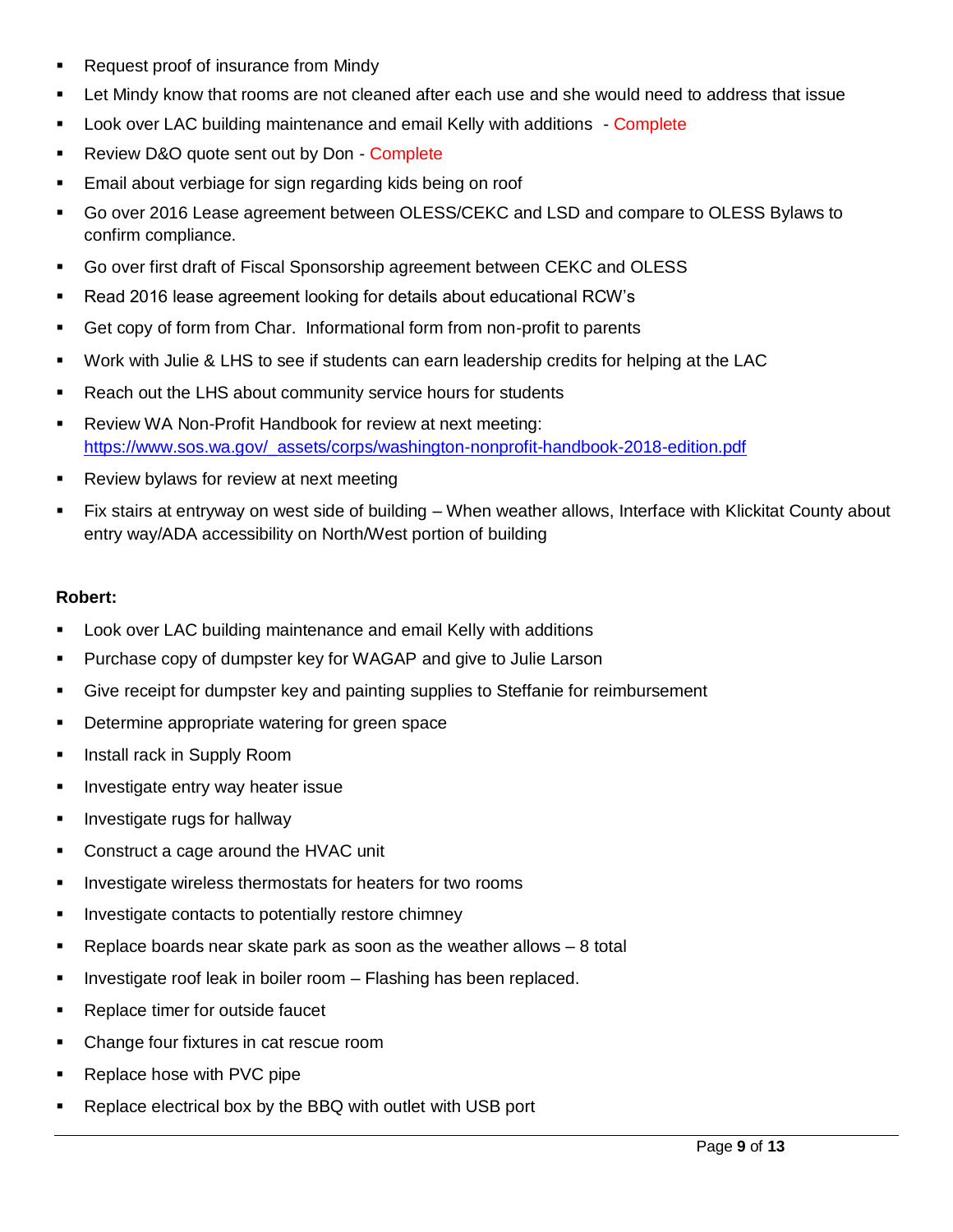**Investigate repair of door bar closest to skate park** 

# **Rocky:**

- Meet with Don and Steffanie for backup training on Treasurer duties
- Look over LAC building maintenance and email Kelly with additions Complete
- **Review D&O quote sent out by Don Complete**
- Email about verbiage for sign regarding kids being on roof
- Go over Washington Department of Commerce Grant and compare to OLESS Bylaws to confirm compliance.
- Go over first draft of Fiscal Sponsorship agreement between CEKC and OLESS
- Work with Vern the generate plan for staining NWP
- Read 2016 lease agreement looking for details about educational RCW's
- Plan baseboard painting project
- **Research options for counter top in pavilion**
- Check out Mt Adams Chamber and Dallesport News Letter for advertising space for room rentals
- **Look into covers for hallway ceiling lights**
- Review WA Non-Profit Handbook for review at next meeting: [https://www.sos.wa.gov/\\_assets/corps/washington-nonprofit-handbook-2018-edition.pdf](https://www.sos.wa.gov/_assets/corps/washington-nonprofit-handbook-2018-edition.pdf)
- **Review bylaws for review at next meeting**

# **Steffanie Johnson:**

- Make appointment with Don to go over spreadsheet
- **EXECT:** Look over New Board Member Orientation document
- Begin training with Don on Treasurer related duties

# **Stefanie Boen:**

- **Locate old reader board quote**
- Audit 2019 Financial Reports
- **Audit 2020 Financial Reports**
- Sign off on 2018 Financial Audit report
- Meet with Don to get 2018 Financial Audit paperwork
- **Look over LAC building maintenance and email Kelly with additions Complete**
- **Review D&O quote sent out by Don Complete**
- Email about verbiage for sign regarding kids being on roof
- Go over first draft of Fiscal Sponsorship agreement between CEKC and OLESS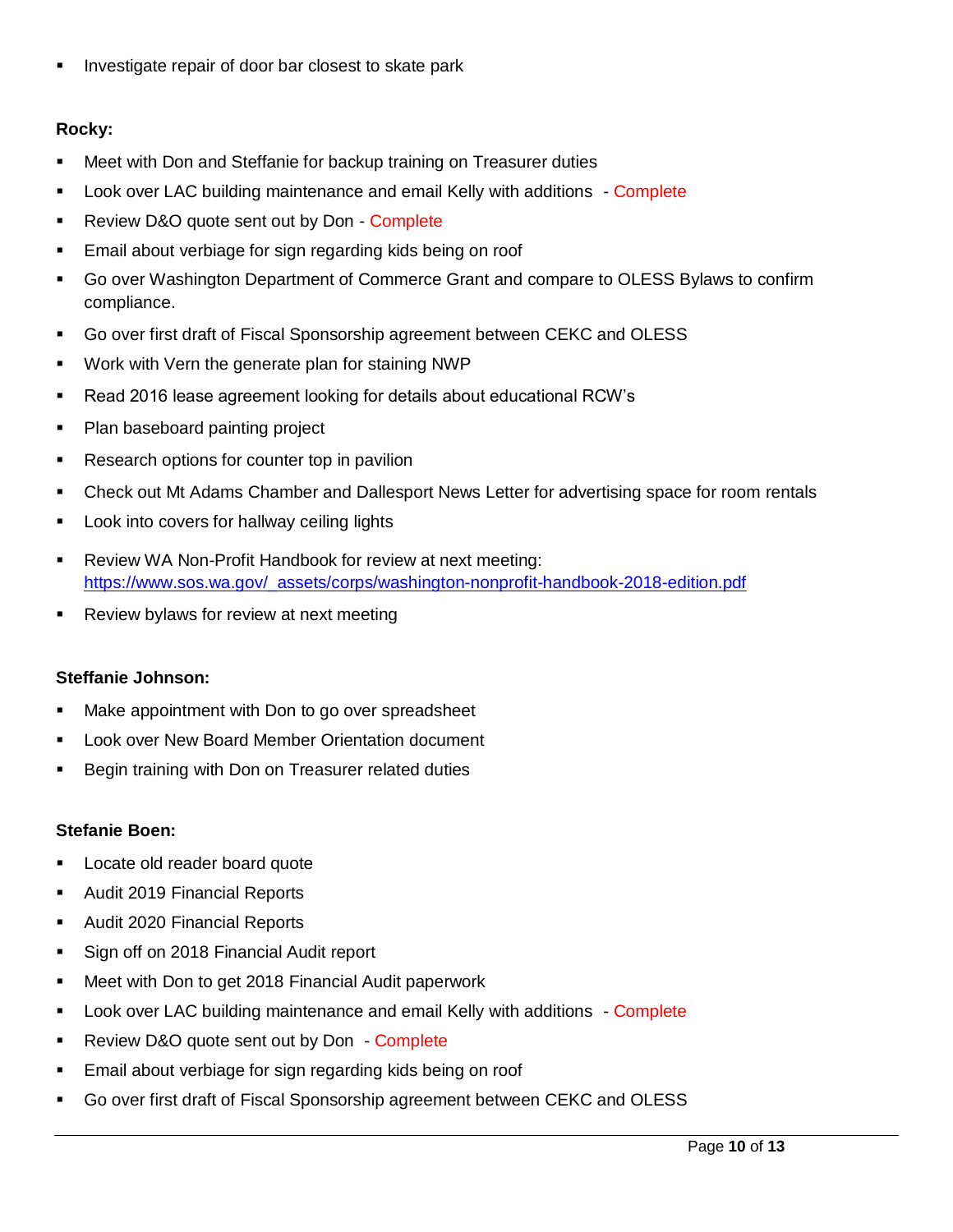- Read 2016 lease agreement looking for details about educational RCW's
- **Generate board member tracking form**
- **Make Thank You's from the Lyle Activity Center**
- **Send Thank You to Janette Petty**
- Research storing documents on Weebly site Moved to Kelly's action items
- Work with Don and Kelly to generate audit work instruction and documentation process for internal auditing of OLESS/CEKC checking account
- Research cloud space/best form to store OLESS documents Moved to Kelly's action items
- **Manage documentation of audit findings**
- Begin tracking donation forms Kelly will send you the form. No need to retroactively track.
- **Begin tracking volunteer hours Kelly will send you form. No need to retroactively track.**
- **-** Review WA Non-Profit Handbook for review at next meeting: [https://www.sos.wa.gov/\\_assets/corps/washington-nonprofit-handbook-2018-edition.pdf](https://www.sos.wa.gov/_assets/corps/washington-nonprofit-handbook-2018-edition.pdf)
- **Review bylaws for review at next meeting**
- **Instagram Follow up on Brielle's email (Forwarded from Marcia B)**

#### **Vern:**

Manage flags appropriately/legally - Ongoing

# **PARKING LOT**

- Generate more formal lease agreement other than MOU that is currently in use
- **Relocate BBQ**
- **Determine how many alarm codes exist in the alarm system**
- Cycle Oregon Research possibility of becoming a stop for Cycle Oregon as a Fundraiser
- **Car Club Ride Fundraiser**
- **Resolve issue of perpetual loss of the key in key box outside**
- **Replace West facing doors on North end of building**
- Seal the tops of the bricks around the pavilion and maybe make it a counter top
- **Generate Routine Maintenance Schedule for the building**
- Outdoor exercise park Skyline Foundation interested in hearing about a project at the LAC for potential donation
- Resolve issue of people pulling picnic tables over to building and on crawling roof. Perhaps post a trespassing sign?
- **Thatch green space**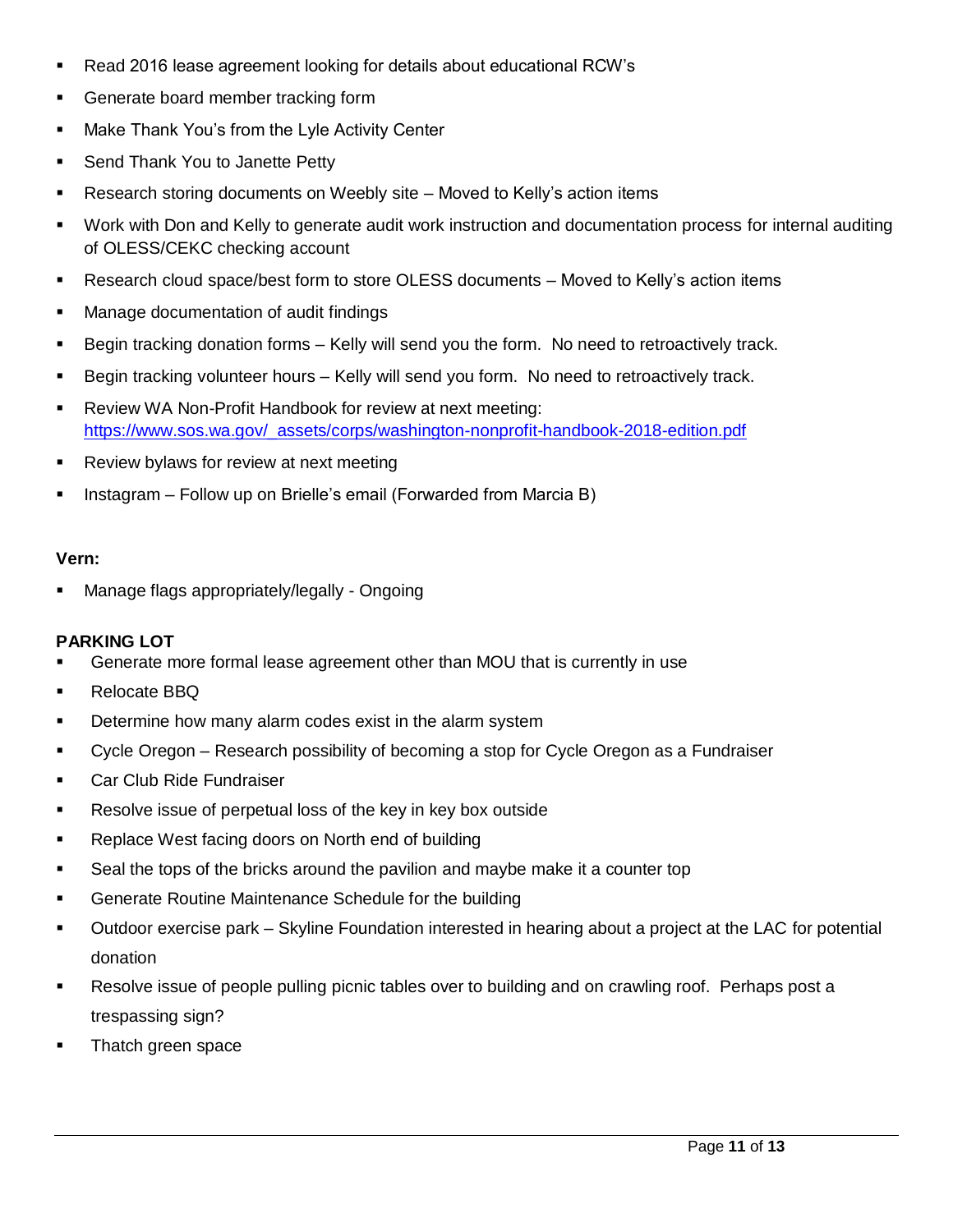- $\circ$  Generate process for requiring proof of insurance from renters and/or green space users Insurance Requirements – Once figured out needs to be added to the form. Kari from McCoy Holliston may have a way to link them to the necessary insurance.
- $\circ$  Liability Clause Add question "Do you have liability insurance?"
	- $\triangleright$  Add section about alcohol
- Create LAC Activity Manager email address so impact of personnel changes are minimized
- **Create process for renting tables and chairs to green space users**
- Work Instruction for draining pipes in the winter
- **Sound system**
- Humanities of Washington Affiliate of National Endowment for the Humanities, Do we want them to give presentations at LAC?
- Cleaning work parties
- **Should tree lighting ceremony be an annual event**
- Open house for completion of restoration grant Maybe Gina Mosbruckers performs ribbon cutting ceremony
- Look over statement of work for Housekeeping and consider adding kitchen and popcorn maker
- Area above boiler room needs fascia to keep the birds and bats out
- **Projector for rental**
- **Mixing valve in janitors closet needs to be replaced**
- **Fire inspections requirements?**
- Greenspace How to reduce water bill
	- o Low flow sprinkler heads
	- o Community contribution
	- o Sharing expenses with LHS
- Reader board
- Sell fence space on Hwy 14 for advertising
- Relocation of HVAC
- **Where do we go from here?** 
	- o Planning session for reimagining LAC
	- o Reach out to community
- Gorge Grown [kiara@gorgegrown.com](mailto:kiara@gorgegrown.com) (503) 490-6553
- **DESS business plan**
- **Future funding for OLESS/Fundraising**
- Solar panels to replace outlets
- Relocate bench to south-east portion of building
- Advertise glass on website